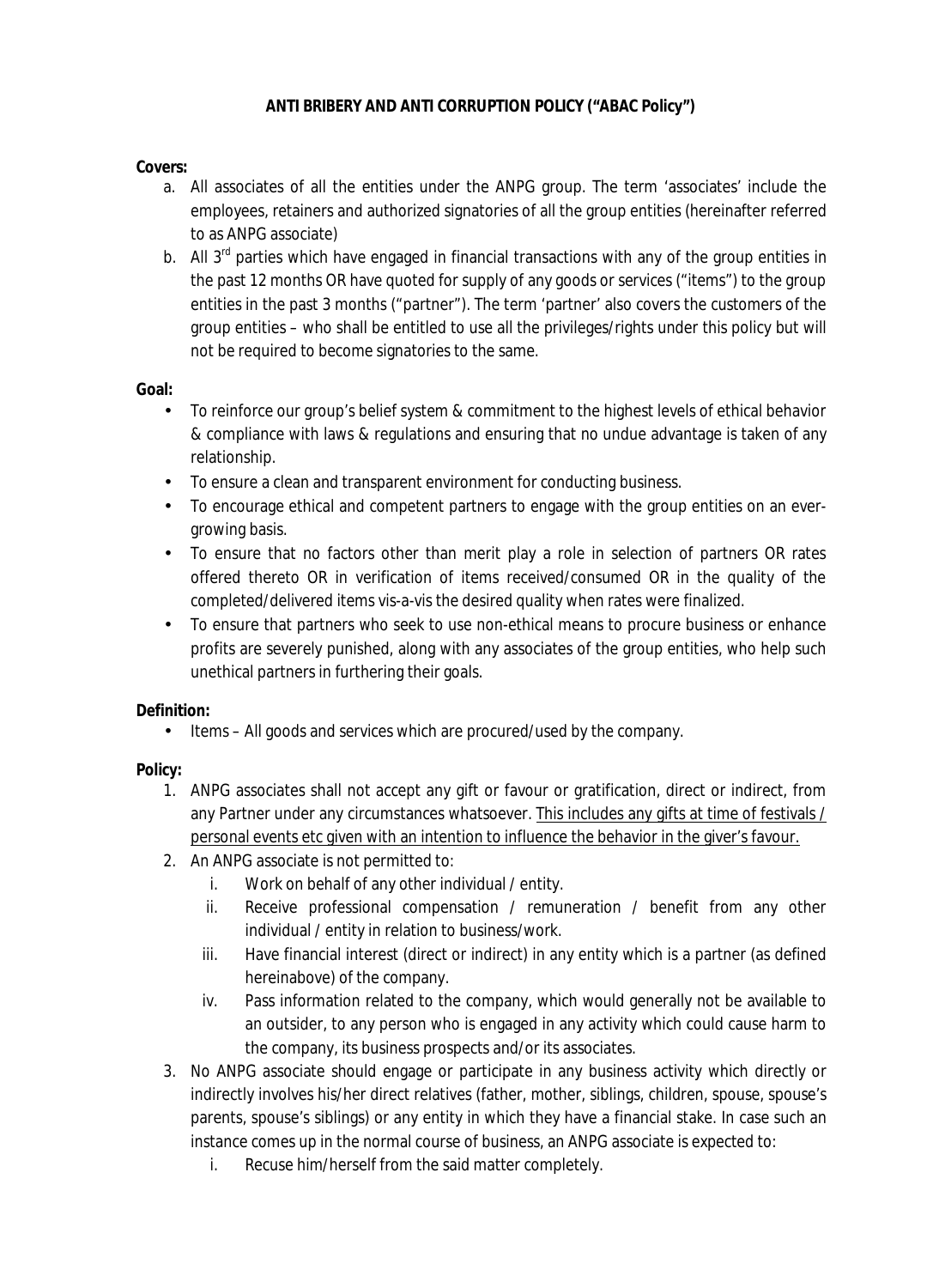ii. Inform the HOD-HR or Audit head, of such conflict of interest, in case he would like to continue dealing with the matter.

To prevent such conflicts of interest it is advisable that ANPG associates discourage their direct relatives from having any business association with any of the group entities (unless such a direct relative is employed with the group).

- 4. In the event that any ANPG associate is entering into a business transaction having value greater than INR 5 L in a personal capacity with a Partner (an entity whose status as a Partner, the ANPG associate would be reasonably expected to be aware of), such transaction should be done only after informing the HOD-HR in writing. The ANPG associate should ensure that any such procurement is done at arms-length basis, without deriving any advantage which would not be available to other customers of that partner if they were not to be working at ANPG.
- 5. Any attempt of any Partner to offer gratification to an ANPG associate is required to be reported by the said associate in writing / email / sms or by phone to the HOD with an email to [rohan.parikh@anpg.in](mailto:rohan.parikh@anpg.in) / [sameer.parikh@anpg.in](mailto:sameer.parikh@anpg.in) within 24 hours, specifying all relevant details including the name of the vendor, person involved from the partner's side and gift/favour/gratification offered. ANPG associates reporting such incidents may choose to keep their name anonymous if they so desire. On investigation by a competent person, if it is found to have merit in the issue and the Committee decides that an incident of violation of the ABAC policy has taken place, a 'good citizen's' award of Rs. 25,000 shall be given to the concerned ANPG associate (only those who had stated his/her name at the time of bringing the issue to the Ombudsman).
- 6. Any associate who learns that any other ANPG associate OR Partner is violating / attempting to violate the company's ABAC policy is required to report such incident, along with details of the partner / ANPG associate involved and context of the violation, to the Ombudsman within 48 hours in writing / email / sms or by phone. ANPG associates reporting such incidents may choose to keep their name anonymous if they so desire. If the ombudsman finds merit in the issue and the Committee decides that an incident of violation of the ABAC policy has taken place, a 'good citizen's' award of Rs. 25,000 shall be given to the concerned ANPG associate, (only those who had stated his/her name at the time of bringing the issue to the Ombudsman).
- 7. If any partner (other than ANPG customer) finds that he/she is being asked to provide gift or favour or gratification to a ANPG associate, directly or indirectly, such partner is required to report such incident, along with all relevant details including name of ANPG associate making such demand and context thereto, to the Director concerned within 5 working days in writing / email / sms or by phone. ANPG shall ensure that any partner reporting such incident is not penalized for any reason whatsoever and investigation of the issues reported by the Partner are done in a confidential manner, without jeopardizing the business interest of the partner.
- 8. If any ANPG Customer finds that he/she is being asked to provide gift or favour or gratification to a ANPG associate, directly or indirectly, such partner is requested to report such incident, along with all relevant details including name of ANPG associate making such demand and context thereto, to the Ombudsman or Director concerned within 5 working days in writing / email / sms or by phone.
- 9. All such issues observed/complaints received by any ANPG associate or partner, should be forwarded along with any other available relevant information to any one of the following, preferably within 48 hours of the same being noticed/known: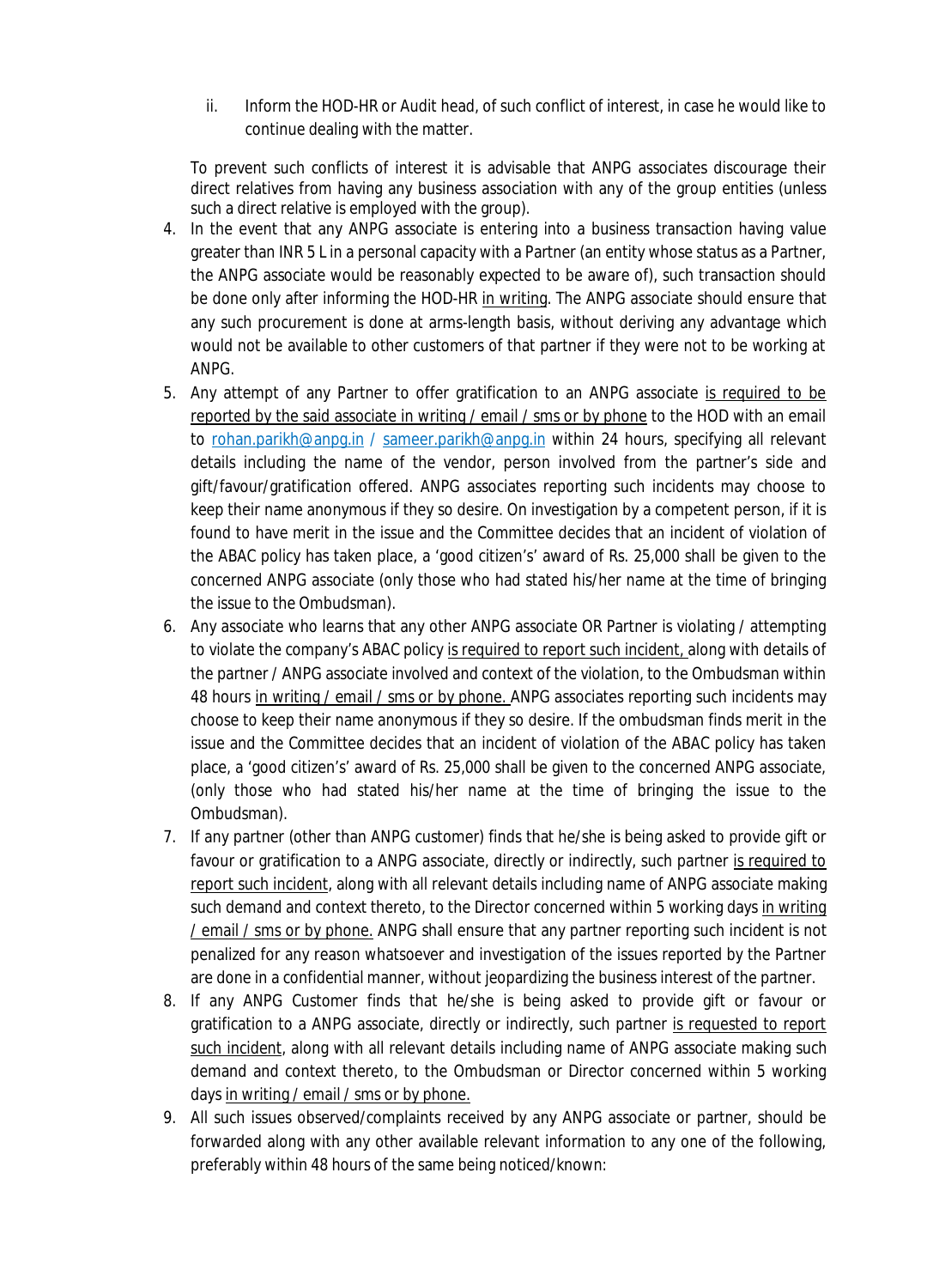- i. Ombudsman
- ii. Any of the Directors

**Process:** 

- 1. Company shall nominate a person of deep integrity and with ability to maintain complete confidentiality as 'Ombudsman'. The Ombudsman will have a dedicated phone line (not controlled by ANPG HR) and confidential email (not controlled by ANPG IT) such that any ANPG associate or Partner can approach him in full confidence, without any  $3<sup>rd</sup>$  party becoming aware.
- 2. Ombudsman will consider the merit of all issues / concerns / complaints received by him.
- 3. Ombudsman is required to present all cases where he finds reasonable merit in the issue before the Committee within 5 working days of receipt of the complaint / information.
- 4. Audit will carry out continuous and random checks of all locations where violations of this policy are most likely to occur. Any incidents wherein the Audit team believes that the ABAC policy has been violated shall be immediately reported to the Committee and Director concerned. Audit will also have a dedicated group of 2-4 associates to investigate any such issues (received either by Audit or the Ombudsman or any Director).
- 5. A pledge/undertaking to comply with this policy, in letter and spirit, will be required to be taken by all ANPG associates at time of confirmation. HR shall ensure that this policy is widely communicated to all associates and at all locations of the company.
- 6. A pledge/undertaking to comply with this policy, in letter and spirit, will form an integral part of every contractual document entered into by ANPG (except in case of Agreements with ANPG Customers, in which case this policy will be made widely known to customers but they will not be required to become signatories to it). Procurement, Sales (and any other department entering into a contractual transaction) shall ensure that this policy is made know and reiterated from time-to-time to all Partners. A draft of the undertaking is attached as Annexure to this policy.
- 7. Whether a complaint/issue received is actually a violation of ABAC policy shall be decided upon by a 3 member Committee comprising of the Director concerned, senior level person concerned and President from any department not related to the department in question, along with input from the Ombudsman. The findings of this Committee shall be binding on all concerned. The basis of decision followed by the Committee shall be reasonable proof & circumstantial evidence. Committee shall give its final decision in the matter no later than 14 days from the date of the matter being brought its attention by the Ombudsman/Audit.

In Cases where the Committee finds that violation of the ABAC policy has occurred:

- 1. In relation to the concerned ANPG associate(s) who has tried to take/has taken benefit in violation of the ABAC policy:
	- a. He/she shall be immediately terminated from the services of the company, without any benefit of notice period.
	- b. All unpaid benefits (financial or non-financial) will lapse immediately.
	- c. Such instances shall be duly communicated within the company.
	- d. 2 x of all financial gratification received by the said associate on account of such violation, as estimated by the Committee, shall be recoverable from the said associate and the associate shall comply with the same forthwith.
	- e. The company will likely pursue police and/or legal action, based on the decision of the Board of Directors.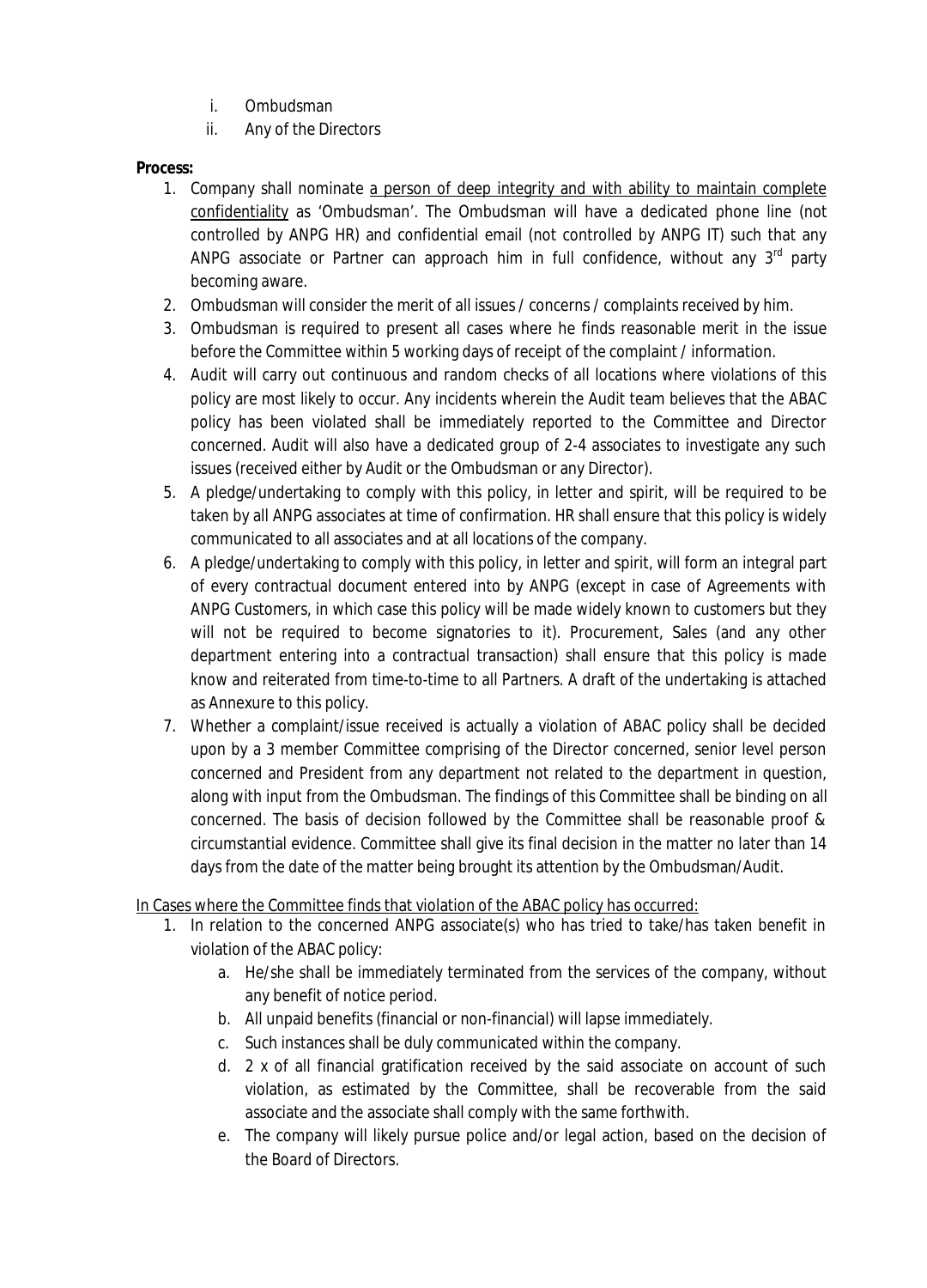- 2. In relation to the partner(s) (excluding ANPG customers) who have lured ANPG associates to violate the ABAC policy and/or have facilitated such violations:
	- a. All existing relations with the said partner (and all this subsidiaries / sister concerns / equivalent) shall be terminated forthwith.
	- b. The said partner (and all this subsidiaries / sister concerns / equivalent) shall be placed on a 'banned' list for a period of 3 years from the date of such decision, during which said entity shall not be entertained in relation to any business of the company. The company may choose to extend this period indefinitely if the gravity of the violation so demands.
	- c. 3 x of all financial losses caused to the company on account of such violation, as estimated by the Committee, shall be recoverable from the said partner and the partner shall comply with the same forthwith.
	- d. The company will likely pursue police and/or legal action, based on the advice of the company's legal counsel.

This policy shall come into force w.e.f 1.12.2014.